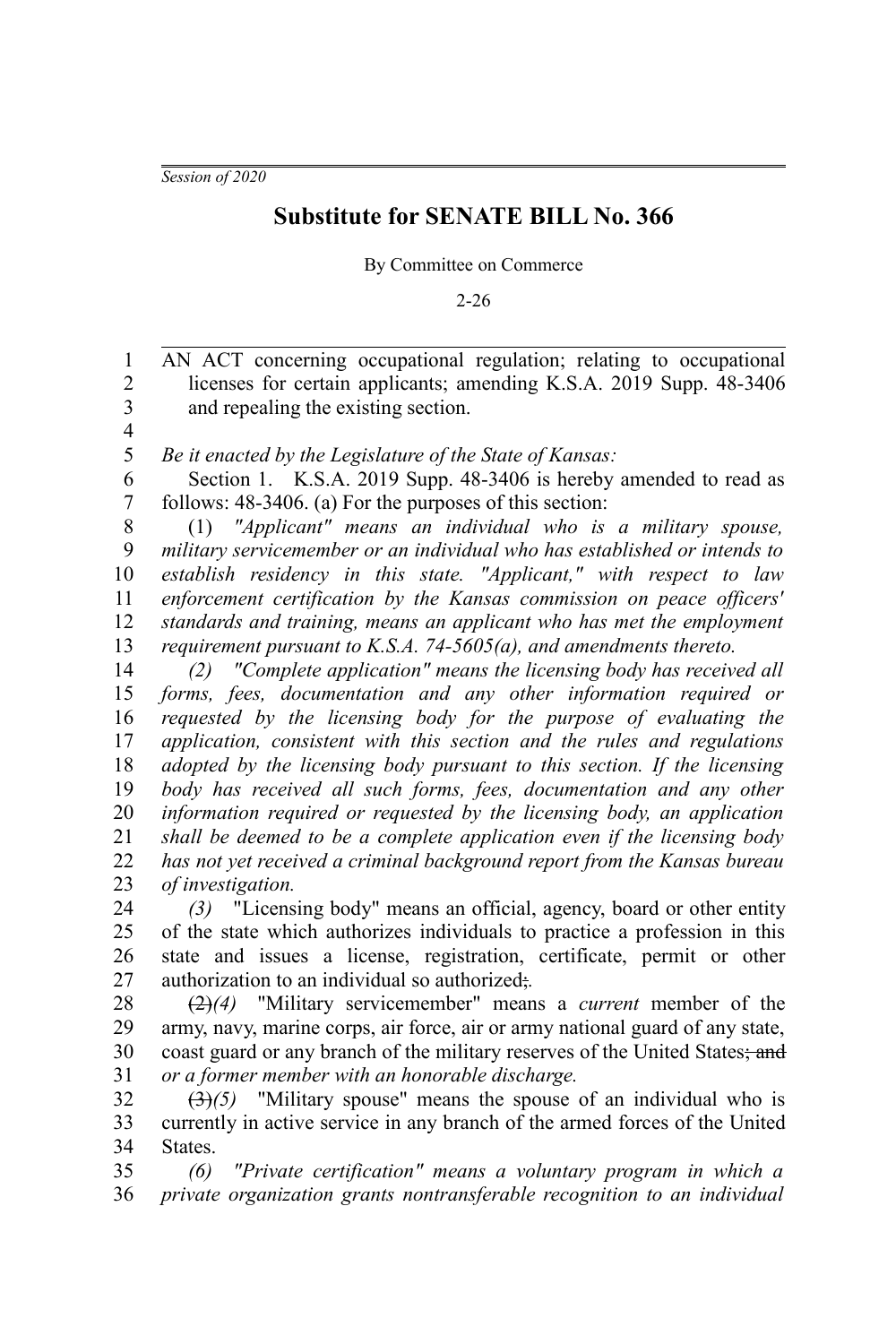*who meets personal qualifications and standards relevant to performing the occupation as determined by the private organization.* 1 2

(b) Notwithstanding any other provision of law, any licensing body shall: 3 4

(1) –, upon submission of a completed *complete* application, issue a license, registration or certification to a nonresident military spouse *an applicant*, so that the nonresident military spouse *applicant* may lawfully practice the person's occupation; and 5 6 7 8

(2) upon submission of a completed application within six months following release from military service, issue a license, registration or certification to a military servicemember with an honorable discharge so that the military servicemember may lawfully practice the military servicemember's occupation. 9 10 11 12 13

(c) A military servicemember with an honorable discharge or nonresident military spouse *An applicant who holds a valid current license, registration or certification in another state, district or territory of the United States* shall receive a license, registration or certification under subsection (b) of this section: 14 15 16 17 18

(1) *If the applicant qualifies under the applicable Kansas licensure, registration or certification by endorsement, reinstatement or reciprocity statutes, then* pursuant to applicable licensure, registration or certification by endorsement, reinstatement or reciprocity statutes of the licensing body of this state for the profession license, registration or certification within 60 *15* days from the date a complete application was submitted *if the applicant is a military servicemember or military spouse or within 45 days from the date a complete application was submitted for all other applicants*; or 19 20 21 22 23 24 25 26 27

(2) *if the applicant does not qualify under the applicable licensure, registration or certification by endorsement, reinstatement or reciprocity statutes of the licensing body of this state, or* if the *Kansas* professional practice act does not have licensure, registration or certification by endorsement, reinstatement or reciprocity statutes, then *the applicant shall receive a license, registration or certification as provided herein if*, at the time of application, the military servicemember or nonresident militaryspouse *applicant*: 28 29 30 31 32 33 34 35

(A) Holds a *valid* current license, registration or certification in another state, district or territory of the United States with licensure, registration or certification requirements that the licensing body determines are *substantially* equivalent to those established by the licensing body of this state*, or holds a certification issued by another state for practicing the occupation but this state requires an occupational license, and the licensing body determines that the certification requirements are substantially equivalent to the licensing requirements* 36 37 38 39 40 41 42 43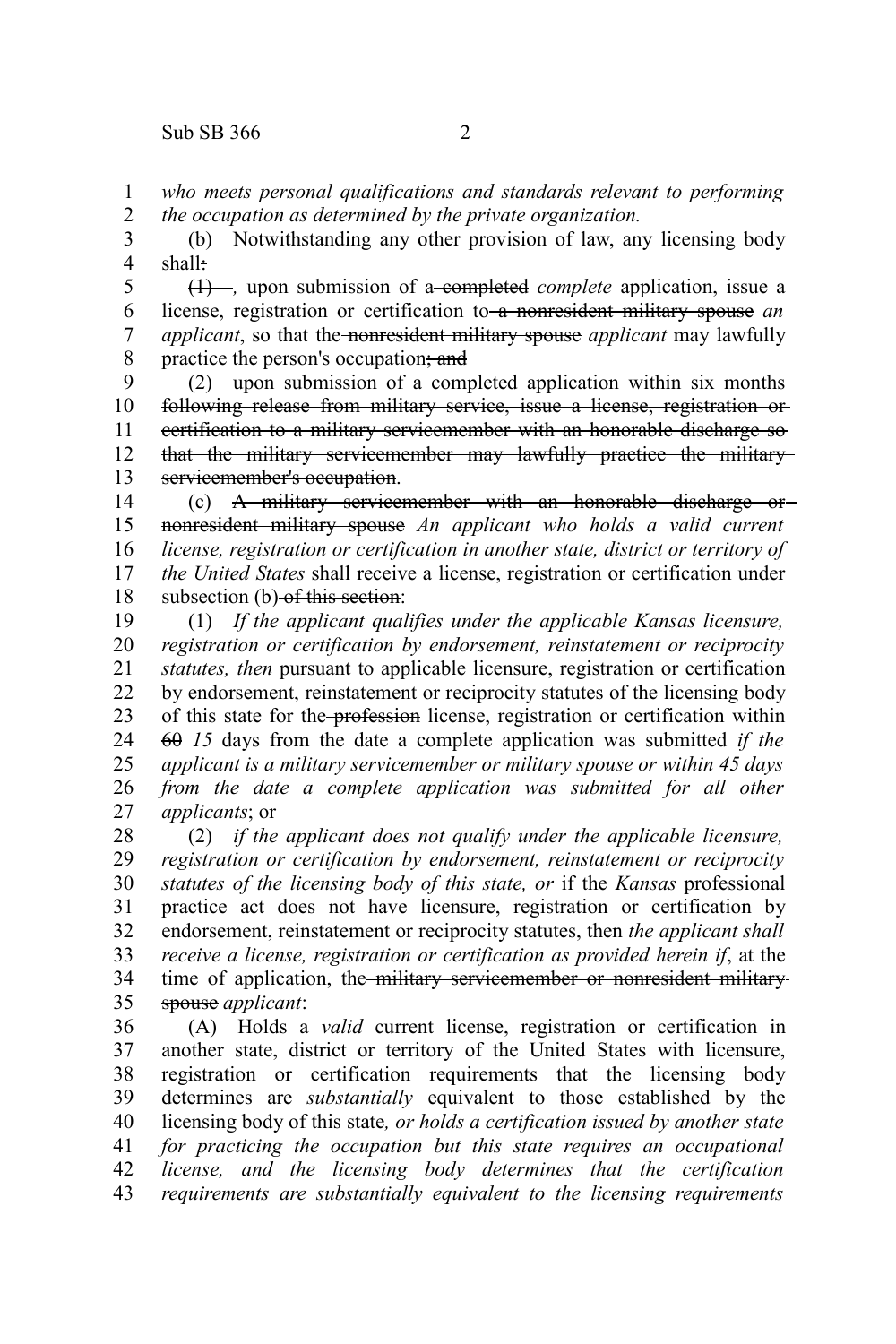*established by the licensing body of this state*; 1

(B) has not committed an act in any jurisdiction that would have constituted grounds for the limitation, suspension or revocation *of the license, certificate or registration,* or that the applicant has never been censured or had other disciplinary action taken or had an application for licensure, registration or certification denied or refused to practice an occupation for which the military servicemember or nonresident military spouse *applicant* seeks licensure, registration or certification; 2 3 4 5 6 7 8

(C) has not been disciplined by a licensing, registering, certifying or other credentialing entity in another jurisdiction and is not the subject of an unresolved complaint, review procedure or disciplinary proceeding conducted by a licensing, registering, certifying or other credentialing entity in another jurisdiction nor has surrendered their membership on any professional staff in any professional association or society or faculty for another state or jurisdiction while under investigation or to avoid adverse action for acts or conduct similar to acts or conduct which *that* would constitute grounds for disciplinary action in a Kansas practice act; 9 10 11 12 13 14 15 16 17

(D) *does not have a disqualifying criminal record as determined by the licensing body of this state under Kansas law;* 18 19

*(E) provides proof of solvency, financial standing, bonding or insurance if required by the licensing body of this state, but only to the same extent as required of any applicant with similar credentials or experience;* 20 21 22 23

24

*(F)* pays any fees required by the licensing body of this state; and

 $(E)(G)$  submits with the application a signed affidavit stating that the application information, including necessary prior employment history, is true and accurate. 25 26 27

Upon receiving such affidavit *a complete application*, the licensing body shall issue the license, registration or certification within 60 *15* days from the date a complete application was submitted *by a military servicemember or military spouse, or within 45 days from the date a complete application was submitted by an applicant who is not a military servicemember or military spouse*, to the military servicemember or nonresident military spouse *applicant* on a probationary basis, but may revoke the license, registration or certification at any time if the information provided in the application is found to be false. Any *The* probationary<del> license issued under this subsection to a military</del> servicemember or nonresident military spouse *period* shall not exceed six months. *Upon completion of the probationary period, the license, certification or registration shall become a non-probationary license, certification or registration.* 28 29 30 31 32 33 34 35 36 37 38 39 40 41

(d) Any person *applicant* who has not been in the active practice of the occupation during the two years preceding the application for which 42 43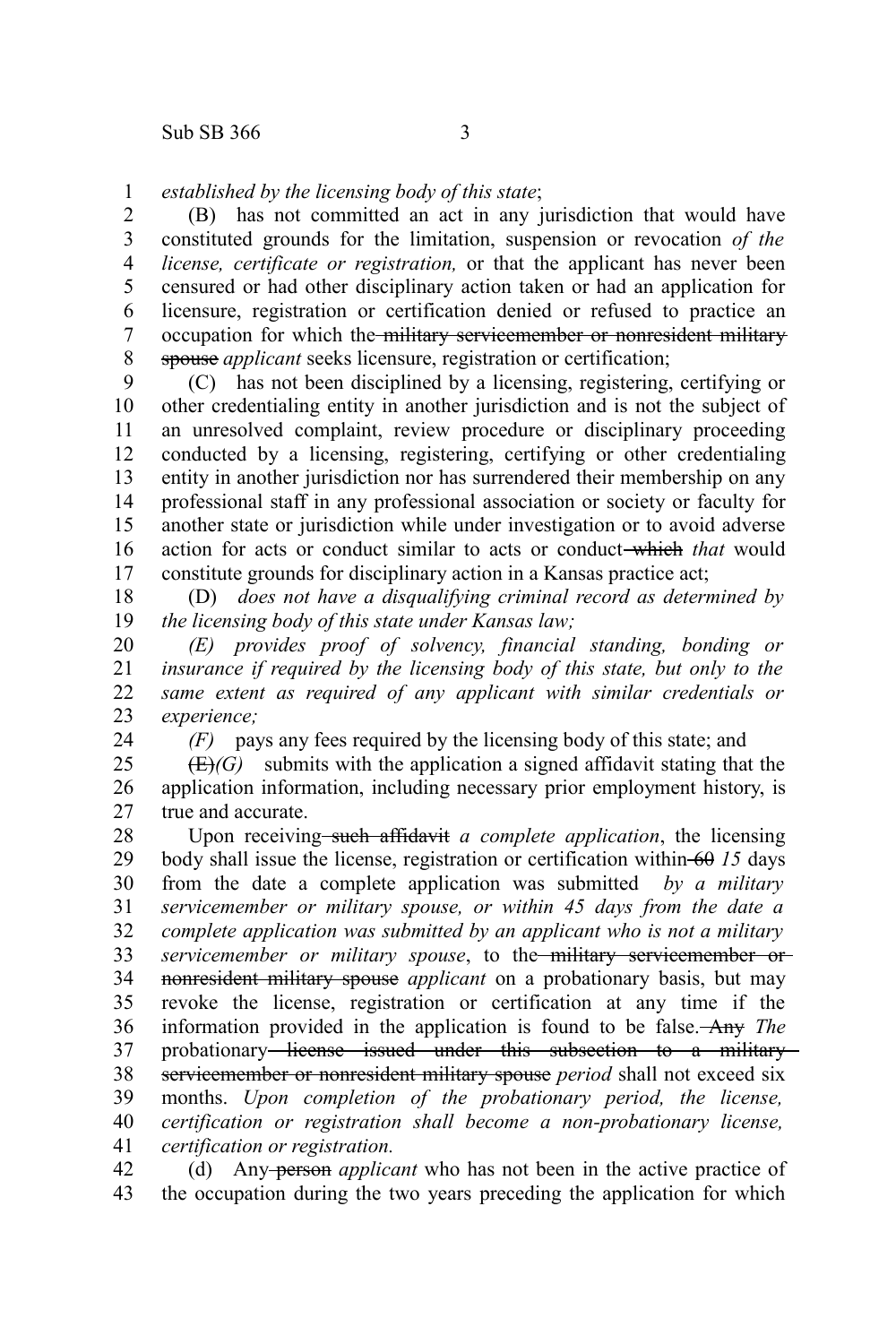the applicant seeks a license, registration or certification *under subsections* 1

*(b) and (c)* may be required to complete such additional testing, training, mentoring, monitoring or *continuing* education as the Kansas licensing body may deem necessary to establish the applicant's present ability to practice with reasonable skill and safety *in a manner that protects the health, safety and welfare of the public, as provided by subsection (k)*. 2 3 4 5 6

(e) A nonresident military spouse*Upon submission of a complete application, an applicant shall receive an occupational license, registration or certification under subsection (b) based on the applicant's work experience in another state, if the applicant:* 7 8 9 10

*(1) Worked in a state that does not use an occupational license, registration or certification to regulate an occupation, but this state uses an occupational license, registration or certification to regulate the occupation;* 11 12 13 14

*(2) worked for at least three years in the occupation during the four years immediately preceding the application; and* 15 16

*(3) satisfies the requirements of subsection (c)(2)(B) through (G).*

*(f) Upon submission of a complete application, an applicant shall receive an occupational license, registration or certification under subsection (b) based on the applicant's holding of a private certification and work experience in another state, if the applicant:* 18 19 20 21

*(1) Holds a private certification and worked in a state that does not use an occupational license or government certification to regulate an occupation, but this state uses an occupational license or government certification to regulate the occupation;* 22 23 24 25

*(2) worked for at least two years in the occupation;*

*(3) holds a current and valid private certification in the occupation;*

*(4) is held in good standing by the organization that issued the private certification; and* 28 29

30

26 27

17

*(5) satisfies the requirements of subsection (c)(2)(B) through (G).*

*(g) An applicant* licensed, registered or certified under this section shall be entitled to the same rights and subject to the same obligations as are provided by the licensing body for Kansas residents, except that revocation or suspension of a nonresident military spouse's *an applicant's* license, registration or certificate in the nonresident military spouse's *applicant's* state of residence or any jurisdiction in which the nonresident military spouse *applicant* held a license, registration or certificate shall automatically cause the same revocation or suspension of such nonresident military spouse's *applicant's* license, registration or certificate in Kansas. No hearing shall be granted to a nonresident military spouse *an applicant* where such nonresident military spouse's *applicant's* license, registration or certificate is subject to such automatic revocation or suspension*,* except 31 32 33 34 35 36 37 38 39 40 41 42

for the purpose of establishing the fact of revocation or suspension of the 43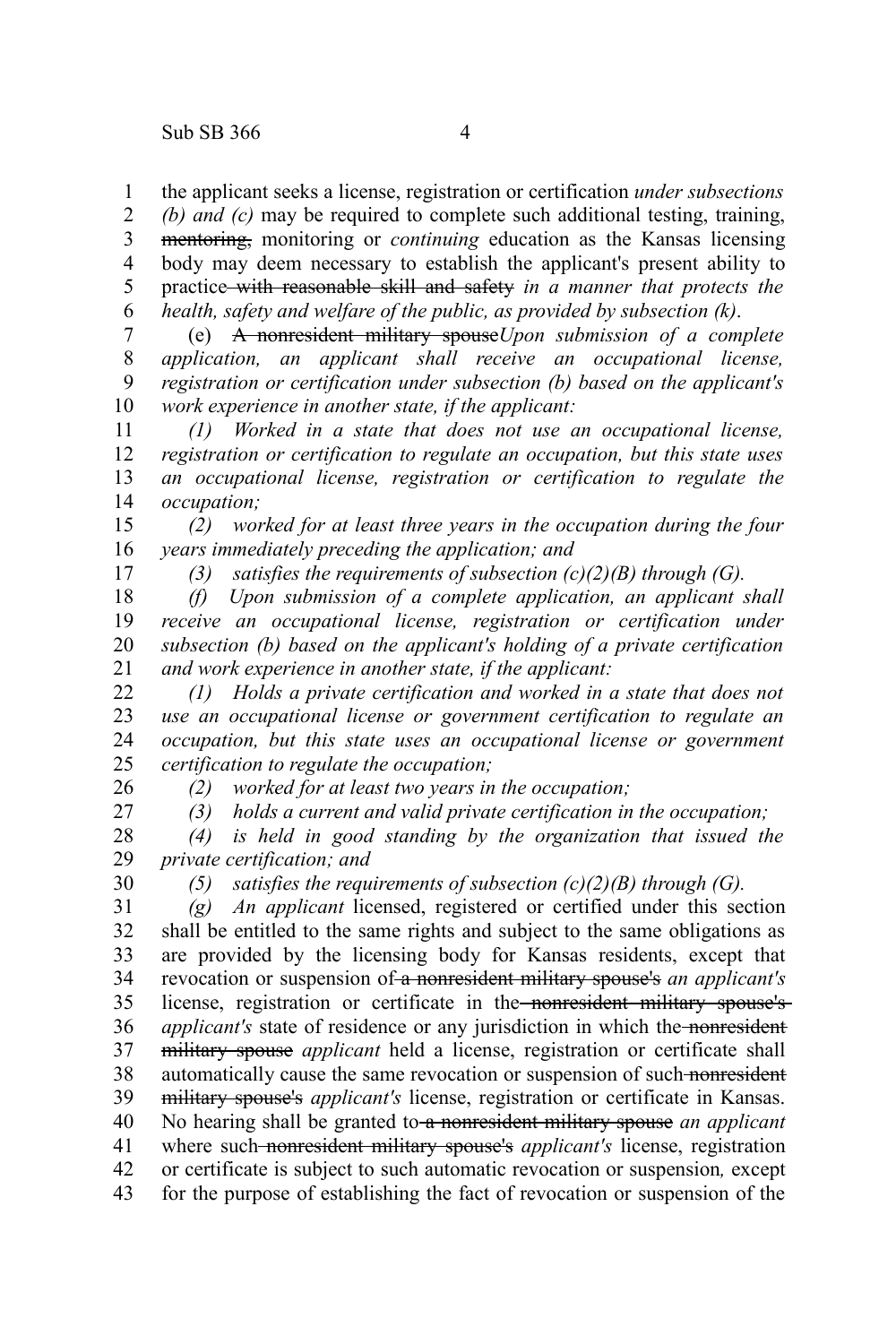nonresident military spouse's *applicant's* license, registration or certificate by the nonresident military spouse's *applicant's* state of residence. 1 2

 $(f)$ *(h)* In the event the licensing body determines that the license, registration or certificate currently held by the military servicemember or nonresident military spouse *an applicant* under subsection (c)(2)(A) *who is a nonresident military spouse or nonresident military servicemember* is not *substantially* equivalent to those issued by the licensing body of this state, the licensing body may *shall* issue a temporary permit for a limited period of time to allow the military servicemember or nonresident military spouse *applicant* to lawfully practice the military servicemember's ornonresident military spouse's *applicant's* occupation while completing any specific requirements that are required in this state for licensure, registration or certification that was *were* not required in the state, district or territory of the United States in which the military servicemember or nonresident military spouse *applicant* was licensed, registered, certified or otherwise credentialed*.* 3 4 5 6 7 8 9 10 11 12 13 14 15 16

*(i) In the event the licensing body determines that the license, registration or certification currently held by an applicant under subsection (c)(2)(A) who is not a nonresident military spouse or nonresident military servicemember is not substantially equivalent to those issued by the licensing body of this state, the licensing body may issue a temporary permit for a limited period of time to allow the applicant to lawfully practice the applicant's occupation while completing any specific requirements that are required in this state for licensure, registration or certification that was not required in the state, district or territory of the United States in which the applicant was licensed, registered, certified or otherwise credentialed.* 17 18 19 20 21 22 23 24 25 26 27

*(j) In the event that the licensing body determines that the private certification or work experience currently held by the applicant under subsection (e) or (f) is not sufficient to establish the applicant's present ability to practice in a manner that protects the health, safety and welfare of the public, the applicant may be required to complete such additional testing, training, monitoring or continuing education as the licensing body deems necessary. The applicant shall be issued a temporary permit for a limited period of time to allow the applicant to lawfully practice the occupation while completing any specific requirements unless the licensing body finds, based on specific grounds, that issuing a temporary permit would jeopardize the health, safety and welfare of the public.* 28 29 30 31 32 33 34 35 36 37 38

*(k) Any testing, continuing education or training requirements administered under subsection (d), (h), (i) or (j) shall be limited to Kansas law that regulates the occupation and that are materially different from or additional to the law of another state, or shall be limited to any materially different or additional body of knowledge or skill required for the* 39 40 41 42 43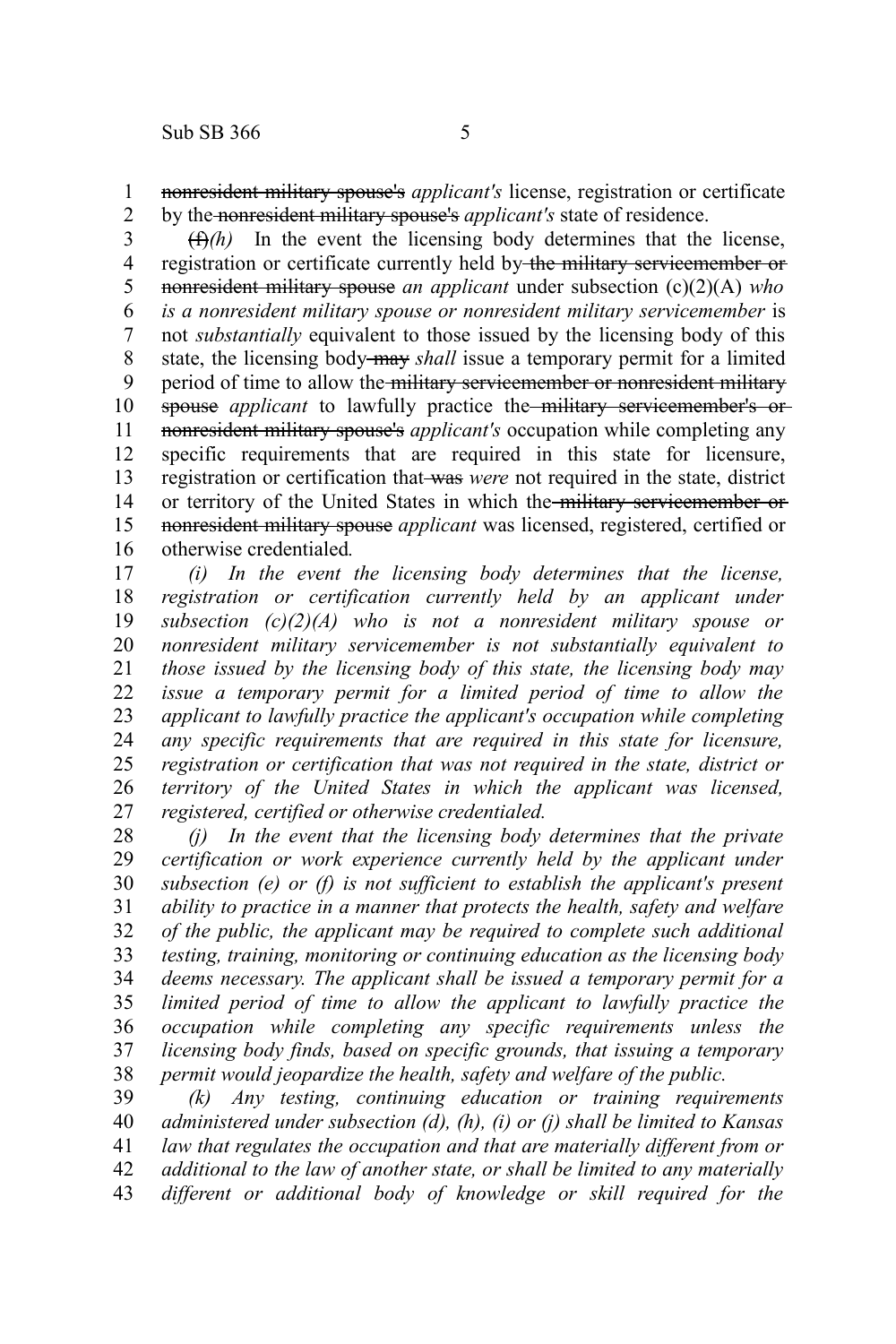*occupational license, registration or certification in Kansas*. 1

 $\left(\frac{g}{g}\right)$  A licensing body may grant licensure, registration, certification or a temporary permit to any person who meets the requirements under this section but was separated from such military service under less than honorable conditions or with a general discharge under honorable conditions. 2 3 4 5 6

*(m) Nothing in this section shall be construed to apply in conflict with or in a manner inconsistent with federal law or a multistate compact, or a rule or regulation or a reciprocal or other applicable statutory provision that would allow an applicant to receive a license. Nothing in this section shall be construed as prohibiting a licensing body from denying any application for licensure, registration or certification, or declining to grant a temporary or probationary license, if the licensing body determines that granting the application may endanger the health, safety and welfare of the public.* 7 8 9 10 11 12 13 14 15

 $(h)$ (h)<sup>(n)</sup> Each licensing body—may *shall* adopt rules and regulations necessary to implement and carry out the provisions of this section. 16 17

 $\overrightarrow{(t)}$  This section shall not apply to the practice of law or the regulation of attorneys pursuant to K.S.A. 7-103, and amendments thereto. 18 19

*(p) This section shall apply to all licensing bodies not excluded under subsection (o), including, but not limited to:* 20 21

*(1) The abstracters' board of examiners;*

 $22$ 23 24

*(2) the board of accountancy; (3) the board of adult care home administrators;*

*(4) the secretary for aging and disability services, with respect to* 25

*K.S.A. 65-5901 et seq. and 65-6503 et seq., and amendments thereto;* 26

- *(5) the Kansas board of barbering;* 27
- *(6) the behavioral sciences regulatory board;* 28
- *(7) the Kansas state board of cosmetology;* 29
- *(8) the Kansas dental board;* 30
- *(9) the state board of education;* 31
- *(10) the Kansas board of examiners in fitting and dispensing of hearing instruments;* 32 33
- *(11) the board of examiners in optometry;* 34
- *(12) the state board of healing arts;* 35
- *(13) the secretary of health and environment, with respect to K.S.A. 82a-1201 et seq., and amendments thereto;* 36 37

*(14) the commissioner of insurance, with respect to K.S.A. 40-241 and 40-4901 et seq., and amendments thereto;* 38 39

*(15) the state board of mortuary arts;* 40

*(16) the board of nursing;* 41

*(17) the state board of pharmacy;* 42

*(18) the Kansas real estate commission;* 43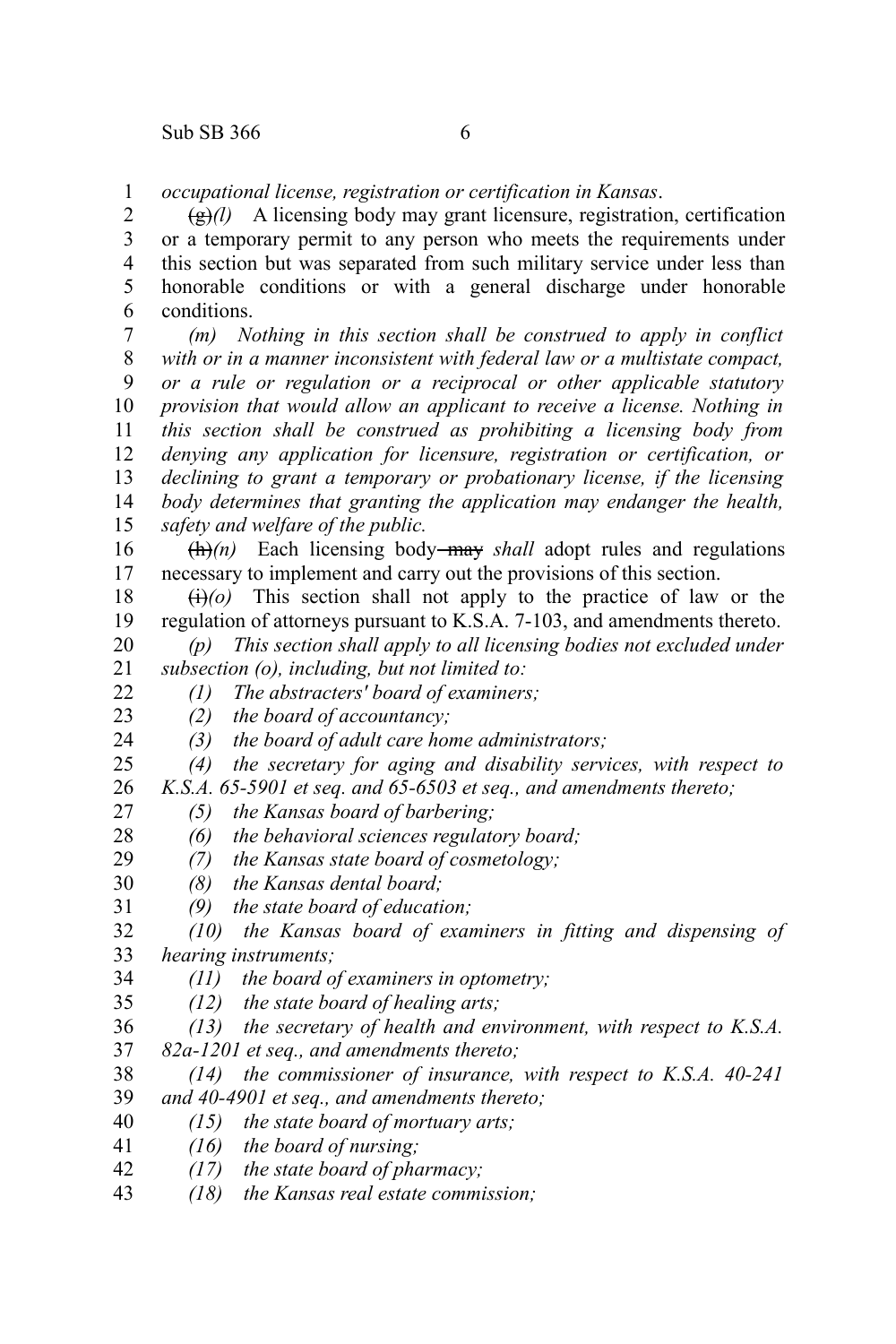2 3

- *(19) the real estate appraisal board;* 1
	- *(20) the state board of technical professions; and*
	- *(21) the state board of veterinary examiners.*
- *(q) All proceedings pursuant to this section shall be conducted in accordance with the provisions of the Kansas administrative procedure act and shall be reviewable in accordance with the Kansas judicial review act.* 4 5 6

*(r) Commencing July 1, 2020, each licensing body listed in subsection (p)(1) through (21) shall provide a report for the period of July 1 through June 30 to the director of legislative research by August 31 of each year, providing information requested by the director of legislative research to fulfill the requirements of this subsection. The director of legislative research shall develop the report format, prepare an analysis of the reports and submit and present the analysis to the office of the governor, the standing committee on commerce, labor and economic development of the house of representatives, the standing committee on commerce of the senate, the standing committee on appropriations of the house of representatives and the standing committee on ways and means of the senate by January 15 of the succeeding year. The director's report may provide any analysis that the director deems useful and shall provide the following items for each applicant category of military servicemember, military spouse and non-military individual:* 7 8 9 10 11 12 13 14 15 16 17 18 19 20 21

*(1) The number of applications by occupation type received under the provisions of this section;* 22 23

- *(2) the number of applications granted under this section by occupation type, and whether the credential issued was regular or temporary;* 24 25 26
- *(3) the number of applications denied under this section by occupation type, the reason for denial and whether the denial was for a regular or temporary credential;* 27 28 29

*(4) the average time between receipt of the application and completion of the application by occupation type, whether the credential was temporary or permanent and whether granted or denied;*  30 31 32

*(5) the average time between receipt of a complete application and issuance of a credential by occupation type and whether a regular or temporary credential;* 33 34 35

*(6) identification of applications by occupation type submitted under this section where the issuance of credentials or another determination by the licensing body was not made within the time limitations pursuant to this section, the reasons for the failure to meet such time limitations and whether the credentials were regular or temporary;* 36 37 38 39 40

*(7) the number of applications received by occupation type where the applicant was previously censured, the recipient of disciplinary action or was subject to a limitation, suspension or revocation of a prior credential;* 41 42 43